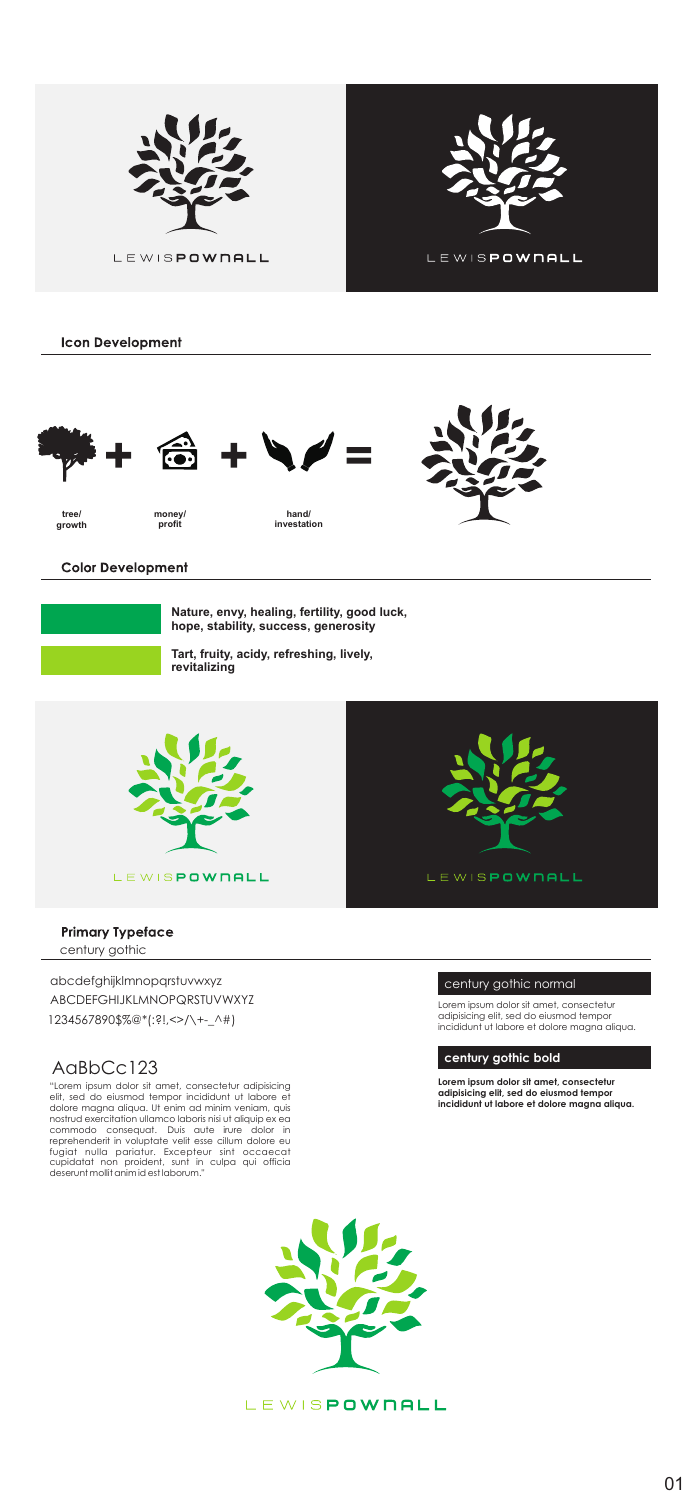



**Icon Development** 





Color Development

| Neutral, corporate, classic.<br>practical, cool, timeless, quiet, quality                                                                        |
|--------------------------------------------------------------------------------------------------------------------------------------------------|
| Nature, envy, healing, fertility, good luck.<br>hope, stability, success, generasity<br>Tart, fruity, acidy, refreshing, lively,<br>revitalizing |



**ostrich**

## **abcdefghijklmnopqrstuvwxyz**

**ABCDEFGHIJKLMNOPQRSTUVWXYZ**

**1234567890\$%@\*(:?!,<>/\+-\_^#)**

### **AaBbCc123**

tania film dedi di met, chectitur apoche e.f. do segundo<br>Twest redidint et ladin et dijsk kasa, ajqin, et fina ad knin<br>Vinim que ketno ediscititib illimet ladine ko it. ajqip ist in CHARDS CROQUE DIE AFTI RUR DOJN IN RIFIDIENINT IN VOLKTATU<br>Vilit 1938: Clauw Dojne 16 Front Nola Faratik, Ekzatsun diet<br>Idarde Cambatat non Frodikt, diet in Copa die Oficia Debikiet

**mollit anim id est laborum."**

#### **ostrich normal**

**Lorem ipsum dolor sit amet, consectetur adipisicing elit, sed do eiusmod tempor incididunt ut labore et dolore magna** 

#### **ostrich bold**

**Lorem ipsum dolor sit amet, consectetur adipisicing elit, sed do eiusmod tempor incididunt ut labore et dolore magna**